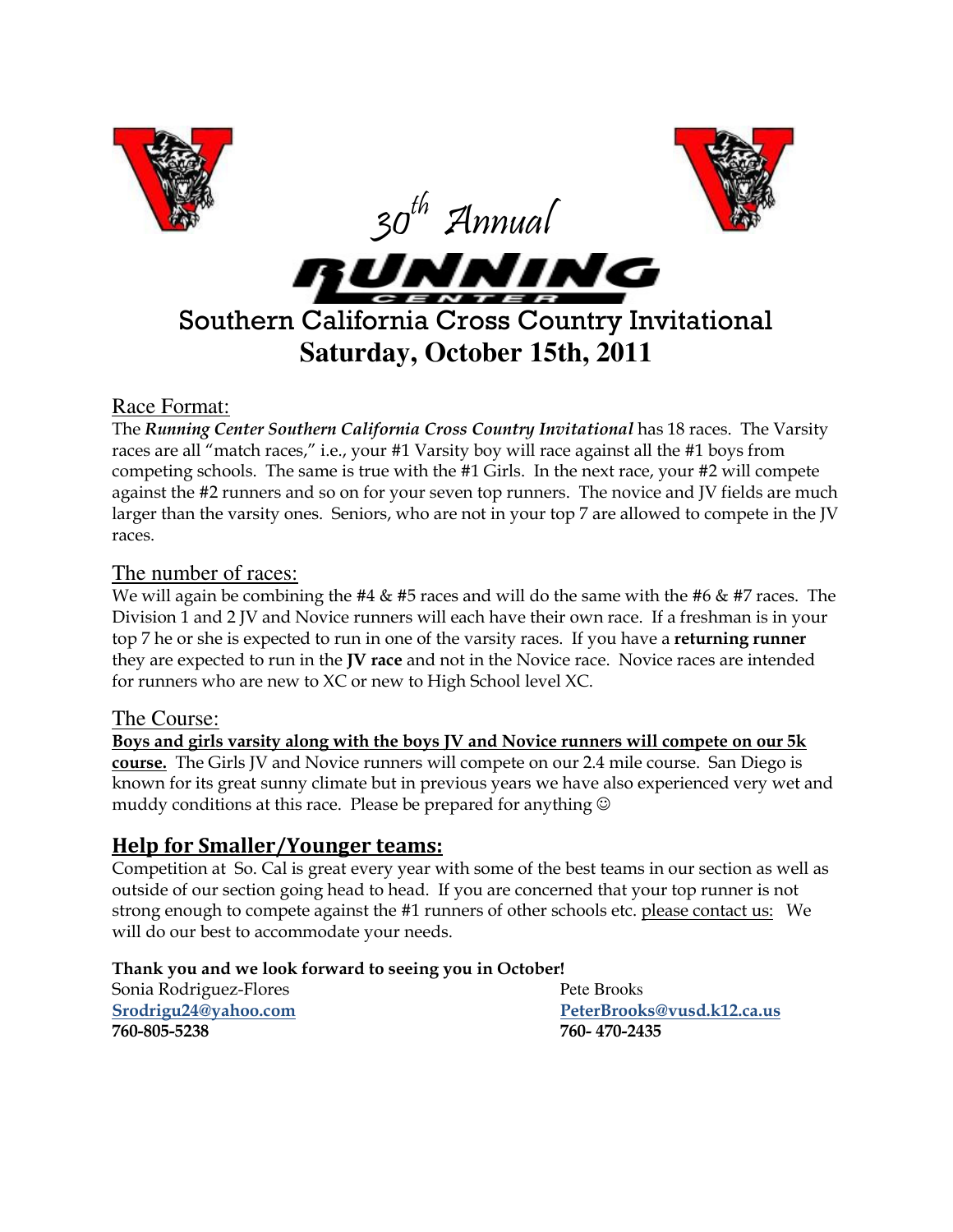

# REGISTRATION INFORMATION

Cost: \$35 per race entered for a team (5 or more athletes) and \$7 per individuals.

**Registration:** Check out our meet site on www.athletic.net. You will need to have an account with athletic.net to enter your roster. Enter the appropriate number of athletes per race. Deadline: Sun. October 9th, 2011.

## Races Available:

- Girls & Boys Varsity (1,2,3, 4&5, 6&7)
- Girls & Boys JV (D1, D2)
- Girls & Boys Novice (D1,D2)

Awards: Top 10 will receive medals in Varsity races and Top 25 will receive medals in JV/Novice races. Special prizes will be provided to top 3 finishers in each race as well. Team awards: Top 3 per team race per division.

## Schedule:

| <b>Mens Races</b>                         |           | <b>aWomens Races</b>                       |           |
|-------------------------------------------|-----------|--------------------------------------------|-----------|
| 5,000 Meters Varsity #1 Boy               | 8:20 AM   | 5,000 Meters Varsity #1 Girl               | 8:00 AM   |
| 5,000 Meters Varsity #2 Boy               | 8:55 AM   | 5,000 Meters Varsity #2 Girl               | 8:35 AM   |
| 5,000 Meters Varsity #3 Boy               | 9:30 AM   | 5,000 Meters Varsity #3 Girl               | $9:10$ AM |
| 5,000 Meters Varsity #4 & 5 Boy 10:05 AM  |           | 5,000 Meters Varsity # 4 & 5 Girl          | $9:45$ AM |
| 5,000 Meters Varsity #6 & 7 Boy 10:40 AM  |           | 5,000 Meters Varsity # 6 & 7 Girl 10:20 AM |           |
| 5,000 Meters Div. II Novice Boys 11:15 AM |           | 2.4 Mile Div. II Novice Girls              | 10:55 AM  |
| 5,000 Meters Div. I Novice Boys 11:55 AM  |           | 2.4 Mile Div. I Novice Girls               | 11:35 AM  |
| 5,000 Meters Div. II JV Boys              | 12:35 PM  | 2.4 Mile Div. II JV Girls                  | 12:15 PM  |
| 5,000 Meters Div. I JV Boys               | $1:15$ PM | 2.4 Mile Div. I JV Girls                   | 12:55 PM  |

Make checks payable to: Vista Panther Cross Country Boosters Send entry fees to: Vista High School, One Panther Way Vista, CA 92083 **Attention:** Sonia Rodriguez & Peter Brooks Questions-Concerns: srodrigu24@yahoo.com - PeterBrooks@vusd.k12.ca.us